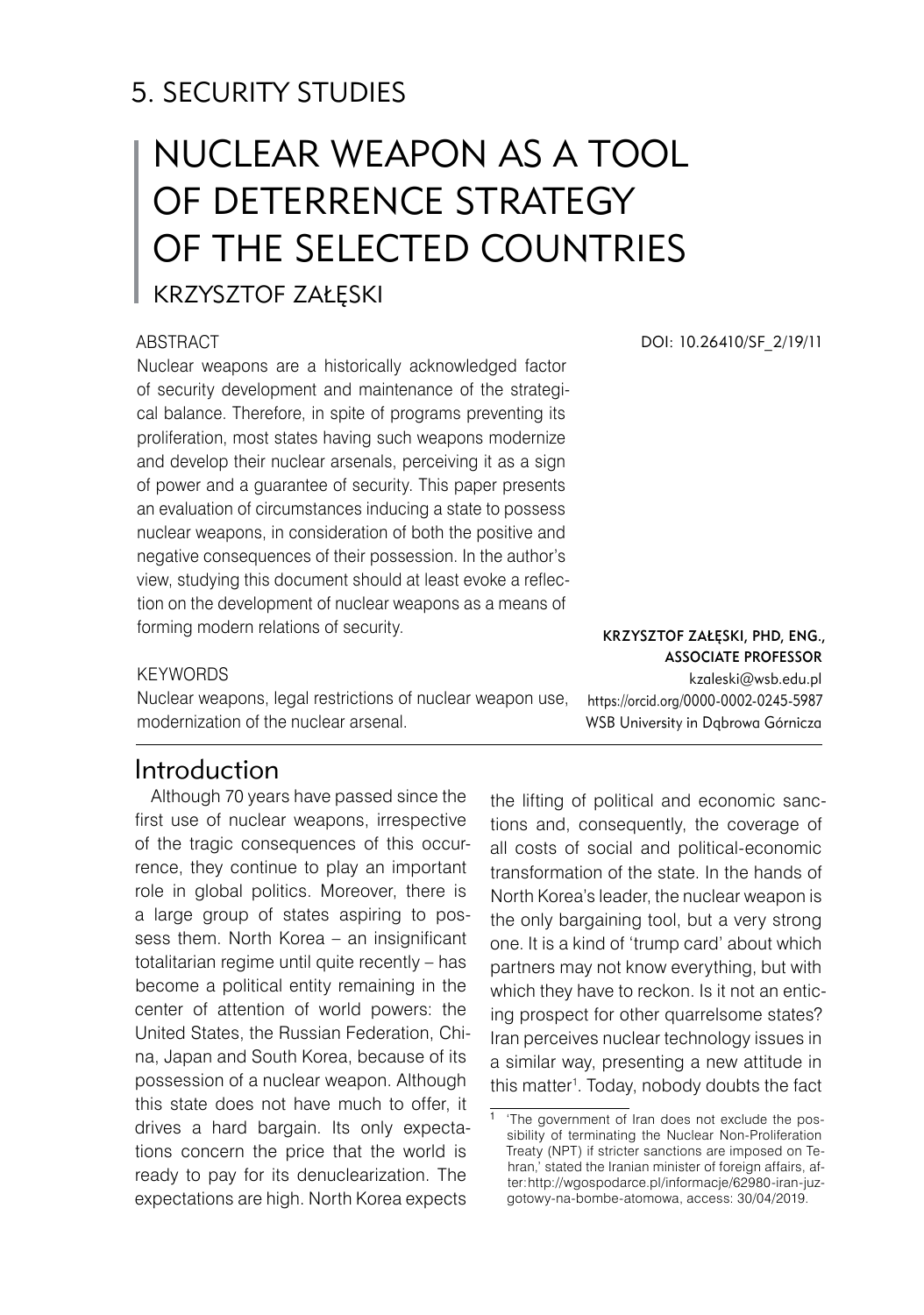that the possession of a nuclear weapon is a guarantee of security. It does not matter whether these guarantees may sometimes be "fragile". Here I will refer to the denuclearization of Ukraine. For the return of nuclear arsenals developed in the territory of Ukraine to the Russian Federation, the Budapest Memorandum having the force of a treaty was signed<sup>2</sup>. It was supposed to guarantee the sovereignty and territorial integrity of Ukraine. It is worth noticing that in 2014, after its annexation of the Crimea, Russia refused consultation in this matter, and the signatories to the treaty did not show the determination expected by the Ukrainian party in spite of appeals by the Ukrainian Parliament<sup>3</sup>. Thus, we can ask a question: what has been left of international guarantees? Sadly, not much; the only available option is to make diplomatic attempts, but do they matter at all in the face of a real threat of using nuclear weapons being at the disposal of the endangered state? It is difficult to estimate what actions Russia would dare to undertake against Ukraine if it realized that its neighbor has a nuclear potential and is also driven to despair with the existing threat to its sovereignty. Only political speculations remain – there are no other examples indicating the conditions of possession and voluntary disposal of nuclear weapons and the impact of this act on further policy. However, the cases of North Korea and Iran are different from the situation of Ukraine, so there is no basis for considering them jointly.

The aim of this work is to analyze political and military relations with regard to nuclear weapons. In the course of studying materials, the author observed already at the beginning of the analysis that nuclear weapons have been an essential element of adopted policy, a component of military doctrines and strategies and, most of all, a strategic element of deterrence. Therefore, the natural consequence of the author's reflections was the adoption of selected research issues, including: 1) What is the place and role of nuclear weapons in doctrines of "nuclear" states? 2) How are nuclear weapons perceived in NATO's strategic conceptions? 3) What are legal restrictions with regard to the use of nuclear weapons?

# Nuclear policy general assumptions

At the NATO summit in Prague in 2009, the President of the United States of America make this significant statement: "…*we will reduce the role of nuclear weapons in our national security strategy, and urge others to do the same*<sup>"4</sup>. The aim of these words was to suggest that the period of the perception of security in terms of possession of nuclear weapons was coming to an end. As one could assume, the world without nuclear weapons is a world free of all kinds of dangers arising from their very existence. When making this historical declaration, President Barack Obama may have had doubts about its likelihood himself, adding immediately that the implementation of this vision might take a few decades, but it is feasible. Unfortunately, this vision was an illusion – or maybe only a PR trick of the newly elected president aspiring for a Peace Nobel Prize?

<sup>&</sup>lt;sup>2</sup> Budapest Memorandum (Budapest Memorandum on Security Assurances) – an international agreement not having the status of a treaty, signed in Budapest in December 1994, under which the United States, Russia and Great Britain have undertaken to respect the sovereignty and territorial integrity of Ukraine and to refrain from any threats of using force against its independence and territorial integrity, and Ukraine has undertaken to hand over its strategic nuclear weapons to Russia, after: https://pl.wikipedia.org/wiki/Memorandum\_budapeszteńskie, access: 30/04/2019.

https://www.defence24.pl/memorandum-budapesztanskie-pozorna-gwarancja-bezpieczenstwa-dlaukrainy, access: 30/04/2019.

 After: S. Zarychta, *Broń jądrowa w kształtowaniu bezpieczeństwa 1945-2015 [Nuclear weapons in the formation of security in the years 1945-2015]*, Bellona, Warszawa, 2016, see also: http://www.politykaglobalna.pl, access: 20/03/2018.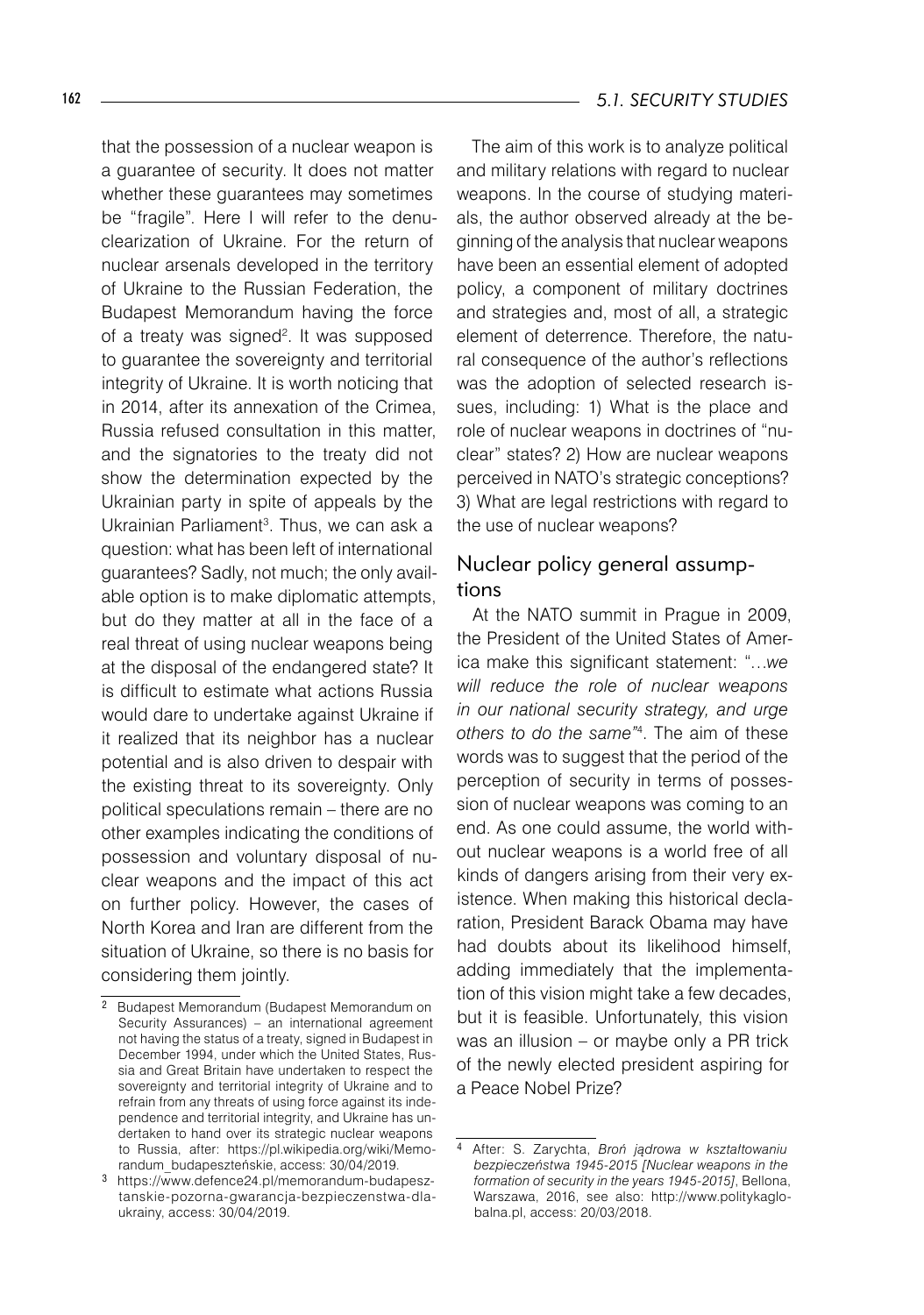Ten years have passed, and little has changed in the nuclear policy of NATO, the United States and the Russian Federation. As during the Cold War period, it is again used as a political deterrent and for the reinforcement of diplomatic efforts in international relations. Is a new arms race beginning to form? Probably yes – at least many military analysts think so. This is confirmed by the unilateral suspension of the INF treaty by the United States since February 2<sup>nd</sup>, 2019; as a consequence, Russia did the same. This means the beginning of the end of the treaty establishing the international control of the proliferation of nuclear weapons deployed on intermediate-range ballistic missiles  $(500-5,500)$  km) in Europe<sup>5</sup>.

In his address to both houses of the Russian parliament in January 2018, Vladimir Putin used the words that leave no doubt any more: *"Russia has started an active phase of testing a new intercontinental Sar-*

*mat ballistic rocket. The new missile is to replace Voivode – currently the most powerful Russian intercontinental ballistic missile." '* Putin stated that Russia would take further steps in response to the growth of the American anti-rocket defence system. This did not escape the attention of NATO's leaders. At his meeting with the President of Poland Andrzej Duda, Jens Stoltenberg stated that Russia is ready and wants to use force to change borders within Europe. In the arms race that has already started, Russia seems to be winning. In response to any kind of presence – even a symbolic one – of NATO forces in Baltic states and Central & Eastern Europe, Russia builds strike forces close to the external borders of the Alliance. In spite of the apparent political dialogue (John Kerry's talks with Sergei Lavrov and Vladimir Putin), security relations have not been so tense since the mid 1980s. In the military rhetoric of the Russian Federation, the NATO states and the United States have become a "very probable opponent".<sup>7</sup> It seemed that after the Cuban crisis in 1962, when the real threat of a nuclear conflict existed, the world came to its senses and that 'nuclear states are not at war with one another'. Did that really happen? No. The nuclear threat is still very real. Having joined a group of states with a nuclear potential, North Korea does not intend to resign from exposing its power due to the possession of nuclear weapons. As the leader of North Korea, Kim Dzong Un, has recently remarked that his state will use nuclear weapons against the United States (or any other enemy) only for the defense

<sup>5</sup> The Intermediate-Range Nuclear Forces Treaty (INF) signed by the US President Ronald Reagan and General Secretary of the Communist Party of the USSR Mikhail Gorbachev in 1987 allowed for the elimination of over 2,600 missiles and ended the years-long arms race in Europe. The United States initially announced its intention to terminate the INF treaty in 2014, when it criticised Russia for violating its terms. Negotiations with Russia failed, because the United States demanded the destruction of 9M729 cruise missiles (capable of carrying nuclear and conventional warheads) and their launchers in a transparent manner. Russia claimed that this system was consistent with the treaty, since its range was below 500 km. However, Russia refused to present the missile for evaluation by a team of experts. On January 23rd, 2019, before the lapse of the American ultimatum, launchers, starter containers and functional schemes were demonstrated, but without a missile. The Americans regarded these actions as unreliable and propaganda-oriented, particularly because their objections had already been known at the end of 2017. Another argument for the suspension of the treaty by the United States was the fact that the treaty itself was ineffective because it limited the USA's possibility of reacting to the threat from China, which is not a party to the treaty and is expanding the arsenal prohibited by it, thus constituting a growing threat to the USA. Therefore, the suspension of the treaty would accelerate the modification of the existing missiles and the development of new missiles that have been prohibited by the valid treaty so far, after: http://www. pism.pl/publikacje/komentarz/nr-10-2019, access: 3/05/2019.

<sup>&</sup>lt;sup>6</sup> The Russians revealed a new intercontinental fifthgeneration rocket: RS-28 "Sarmat". The new ballistic missile is to replace old-generation missiles R-36M2 "Voivode", known as SS-18 Satan in NATO, after: http://www.space24.pl, access: 20/03/2018.

After: *Rosja gotowa do wojny nuklearnej. Putin straszy świat [Russia ready for nuclear war. Putin scares the world]*, www.geopolityka.pl, access: 20/03/2018.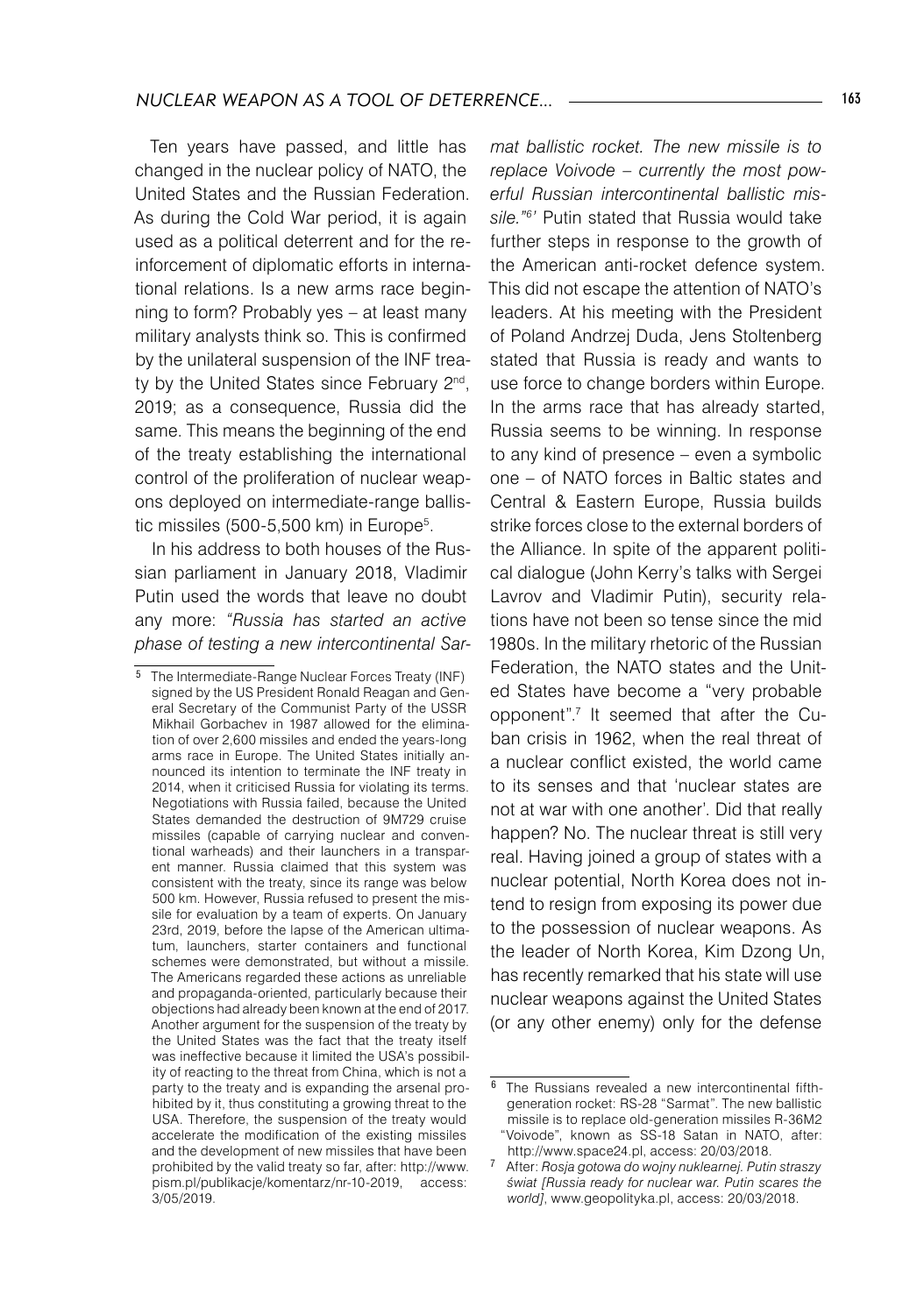of its own territory.<sup>8</sup> Thus, contrary to what President Obama envisaged a few years ago, the world without nuclear weapons does not exist.

#### Legal restrictions

The world came to know the consequences of the use of nuclear weapons after the United States had launched attacks on two Japanese cities: Hiroshima and Nagasaki in 1945. These accidents did not stop the nuclearization of the world; just the opposite, they stimulated this process, leading to a global arms race in this field. This is reflected by the number of states in possession of nuclear weapons; there are also many states whose ambition or even dream is to have their own nuclear weapons. The nuclear non-proliferation policy proves ineffective. North Korea has acquired such weapons in the eyes of the global public opinion, thereby permanently destabilizing the strategic situation in the Far East region.

There are no legal limitations imposed on the research, development or modernization of nuclear warheads being held. In general, the nuclear non-proliferation treaty divides states into two groups: nuclear and non-nuclear states. This allows policymakers to employ the idea that there is a certain group of privileged states – "nuclear" states – that possess nuclear weapons lawfully and the remaining states that do not have such weapons. Is it the right distinction? No – it would be more appropriate to divide states according to their technological capacities. Otherwise, according to the aforementioned treaty, only the USA, Russia, Great Britain, France and China would be lawful nuclear powers. States like India,

Pakistan or Israel would not be among them, because they are not a party to the adopted Treaty; the same goes for states such as North Korea (which withdrew in 2003) and South Africa, which acceded to the treaty in 1992 and destroyed its nuclear arsenals<sup>9</sup>. Nuclearly subthreshold countries, if such a term can be used, include the states standing at the border of nuclear technologies opening the road to their production. These states include Argentina, Australia, Belgium, Brazil, Germany, Italy, Japan, Netherlands, New Zealand, Sweden, Switzerland, Taiwan, and many other states, such as Algeria or South Korea.

In the course of further reflections on the legality of possession of nuclear weapons, it would be possible to conclude that since the aforementioned states hold their nuclear weapons lawfully, why would they not be entitled to use them in certain situations? This issue is settled to a certain extent by an opinion issued by the International Court of Justice (ICJ)<sup>10</sup> in 1996 in connection with a question asked by the General Assembly of the United Nations: *Is the threat or use of nuclear weapons in any circumstance permitted under international law?* The ICJ replied that there was no clear prohibition or norm in international law that would allow or strictly ban the use of nuclear weapons or a threat of such use. Opposite views on that subject were presented, for example,

<sup>8</sup> After: On November 28<sup>th</sup>, North Korea tested the Hwasong-15 ballistic missile. Its range is estimated at 13,000 km. This would mean the possibility of reaching any destination in the continental part of the USA, but also in Europe, www.independent.co.uk/us, access: 20/03/2018.

J. Bryła, *Rozwój i znaczenie reżimów międzynarodowych na przykładzie reżimu nieproliferacji broni jądrowej [The development and significance of international regimes on the example of the regime of non-proliferation of nuclear weapons]*, SCHOLAR, Warszawa 2006, p. 88.

<sup>10</sup> In its advisory opinion issued in 1996, the International Court of Justice stated that there is no comprehensive and universal prohibition of the threat or use of nuclear weapons as such either in customary law or in international law, after: Patryk Gacka, *Użycie broni nuklearnej jako zbrodnia ludobójstwa, zbrodnia przeciwko ludzkości i zbrodnia wojenna? Zarys problematyki [The use of nuclear weapons as a crime of genocide, crime against humanity and war crime? An outline of the subject area],* https://repozytorium. amu.edu.pl, access: 20/03/2018.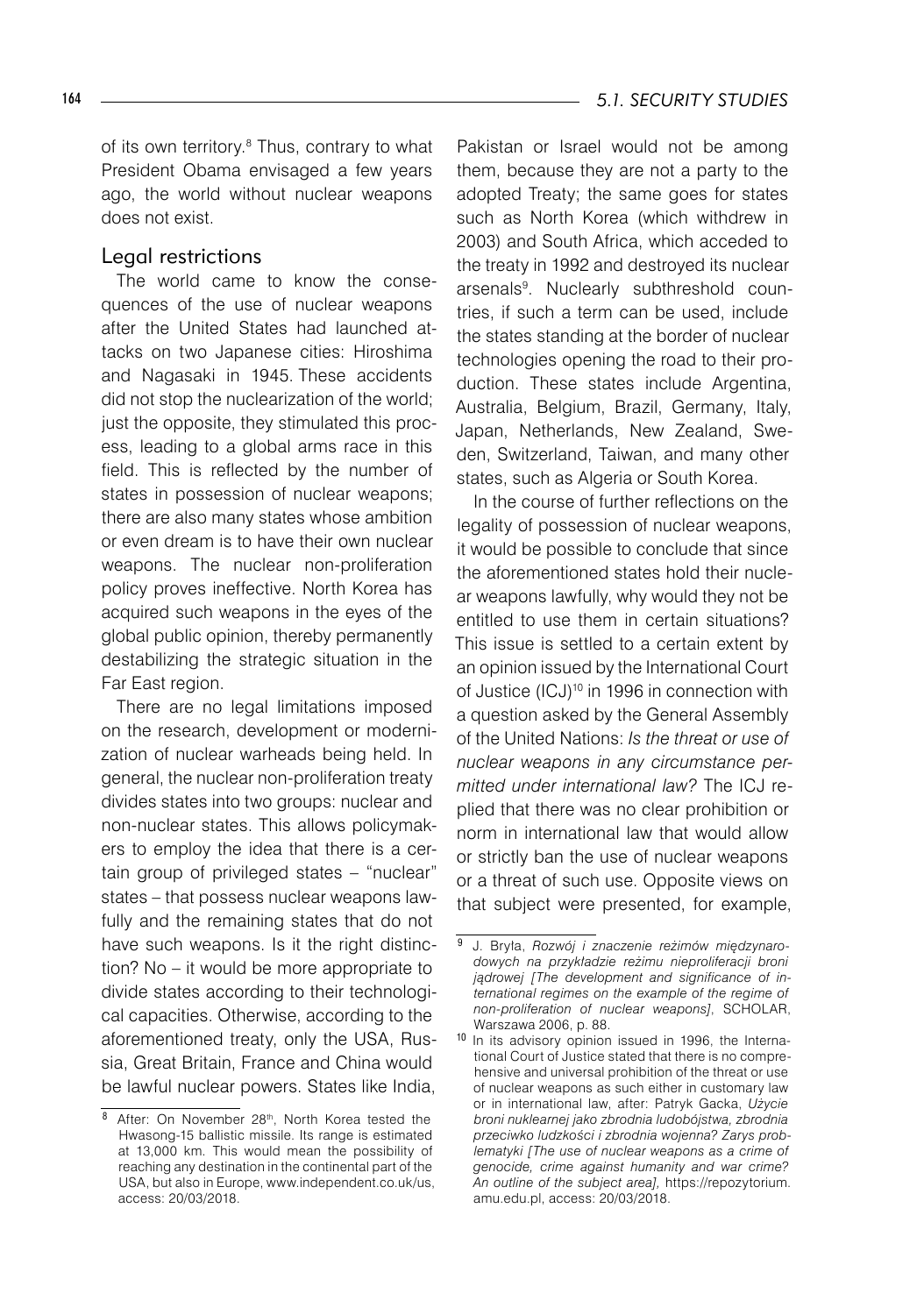by Professor Remigiusz Bierzanek, who argued that since the possibilities of using suffocating or similar gases are forbidden, this very fact is a sufficient basis for assuming that it would be unreasonable to think that each new weapon will be prohibited only when a special convention is concluded<sup>11</sup>. This matter had also been examined by the United Nations General Assembly, which even adopted the relevant resolution 1653/XVI questioning the legality of the use of nuclear weapons in 1961. However, it was not adopted unanimously. The main nuclear states, such as France, Great Britain and the United States, voted against it.12 This gave rise to the legal situation of substantive indeterminacy. Thus, it is assumed that, in the light of the ICJ's opinion, every use of nuclear weapons, or only a threat of using them, will be prohibited if any rules of Hague Convention of 1907 will be violated.

Nevertheless, there may be a factual state that will "justify", or rather constitute an extraordinary circumstance, e.g., a threat to the existence of the state concerned that will force them by means of circumstances to exercise the right to self-defense using all available means, theoretically going "as far as" the use of nuclear weapons. It is worth adding that the right to self-defense arises directly from Article 51 of the Charter of the United Nations, which applies both to individual and collective self-defense.

# Nuclear weapons vs. the sense of collective security

During World War II, both Nazi Germany and the United States did intensive research on the construction of a nuclear bomb. There was a peculiar race against time that led the United States to construct the world's first nuclear bomb under the

Manhattan programme. It was successfully tested on July 16<sup>th,</sup> 1945, but used against Japan shortly afterwards on August 6<sup>th</sup>, when Hiroshima was bombed; three days later, on August 9<sup>th</sup>, the same happened to Nagasaki. One can wonder whether two attacks were necessary, whether these attacks had a military character, or rather they were a political demonstration of power aimed at intimidating the Soviet Union. We can also speculate what would have happened if the Germans had been the first to build a nuclear weapon? Obviously, we can assume with a high degree of likelihood that they would have used this weapon against the allies or the USSR in the last phase of the war.

The nuclear bombs dropped on Japanese cities confirmed their destructive power. Thus, they became an object of desire, which triggered a series of nuclear programs in various states. The most advanced party in this race was the Soviet Union, which carried out the first successful nuclear test in 1949. In this way, it became the second nuclear state in the world. The "nuclear states' club" was joined by Great Britain in 1952 and by France in 1960. In 1964, China joined this group. In the course of further work on the development of nuclear weapons, a thermonuclear (hydrogen) weapon was designed in 1952; subsequently, a neutron weapon was constructed in 1962.

## NATO's nuclear policy

The arms race that started in the 1960s was one of the main elements of the Cold War. Armament programs were developed with a view to the production of intercontinental missiles, land-based and marinebased ballistic missiles and tactical missiles. Also, the deployment of American tactical nuclear weapons in Europe started. These actions were aimed at the potential

<sup>11</sup> R. Bierzanek, *Wojna a prawo międzynarodowe [War vs. International law]*, MON, Warszawa 1982, p. 220.

<sup>12</sup> W. Góralczyk, S. Sawicki, *Prawo międzynarodowe publiczne [Public International Law]*, Lexsis Nexis, Warszawa 2009, p. 429.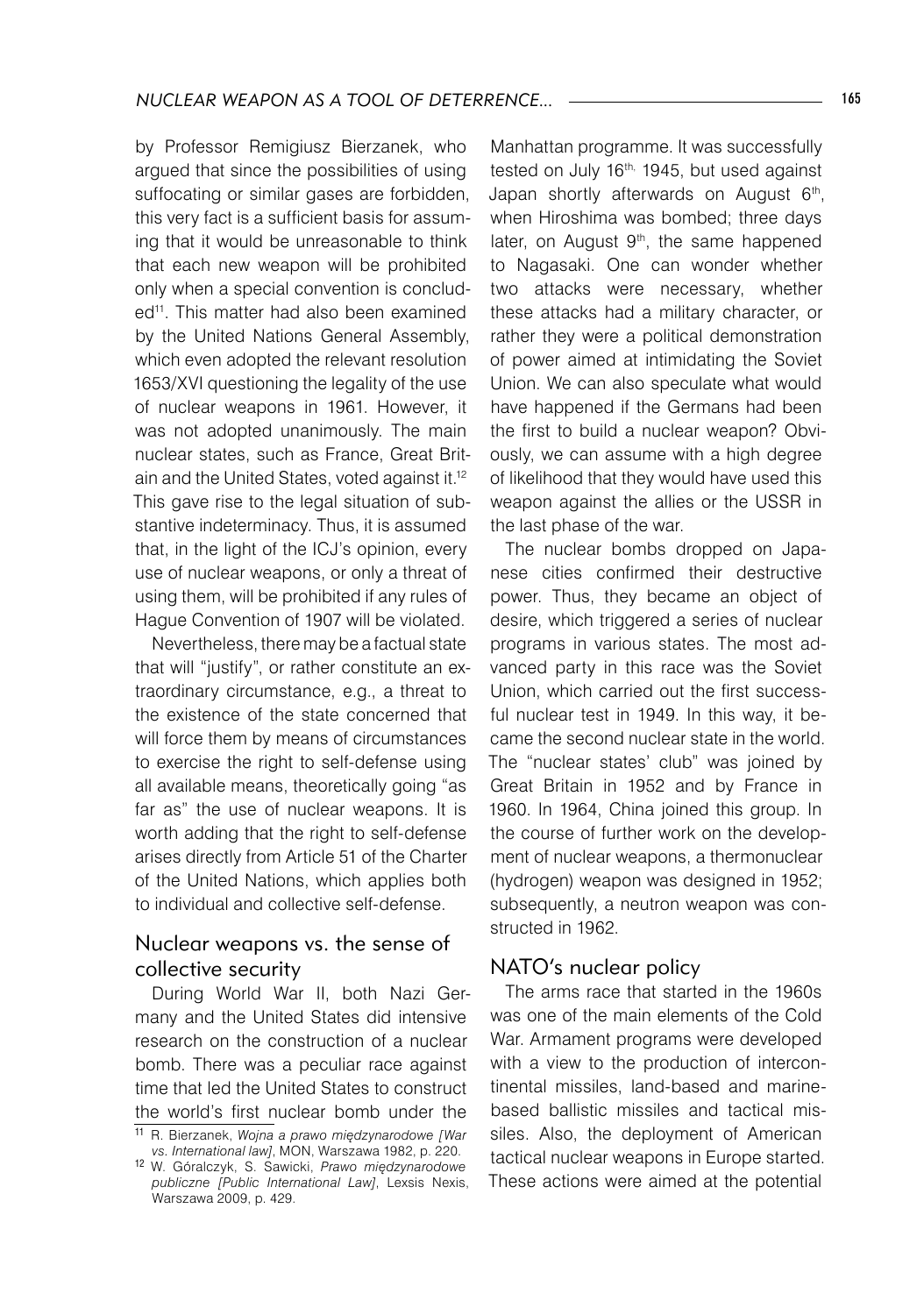use of nuclear weapons during a subsequent global conflict, if any. Nuclear weapons were also supposed to improve the security of the United States and NATO's allied countries.

In the 1960s, the "balance of fear" arose between the USA and the USSR, based on the balanced nuclear potential, which meant that nuclear weapons became the main means of deterrence. The negative consequence of this balance was the continuous arms race, which led to the development of new forces and means within the scope of new strategic conceptions being introduced. Obviously, nuclear weapons and means of carrying them played a fundamental role. This was reflected by the formulation of the deterrence strategy, which was based on simple principles that made it necessary to create an appropriate nuclear arsenal that would be equal to or preferably stronger than the enemy's potential.

The 1970s brought a temporary detente in relations between the USA and the USSR, which resulted in an attempt to build means of trust aimed at creating an effective international security system. In 1968, the Nuclear Non-Proliferation Treaty (NPT) was signed, being a milestone in building mutual trust and obliging signatory states to refrain from transferring nuclear weapons and from helping other states to obtain them. In the subsequent years, bilateral talks were continued, resulting in the conclusion of important international treaties concerning the control, restriction and reduction of strategic armaments. The Conference on Security and Co-operation in Europe in 1973 and the adoption of the Helsinki Final Act on August 1<sup>st,</sup> 1975 were the signs of this detente.

As a result of the disintegration of the bipolar system, the likelihood of a largescale military conflict with the use of nuclear weapons decreased considerably at

the beginning of the 1990s. However, the states did not resign from the expansion of their nuclear arsenals. After the end of the Cold War, the role of nuclear weapons as a means of deterrence ceased to match the new reality. Previously, both the United States and the USSR had treated nuclear weapons as a special opportunity to gain global dominance. The United States also perceived nuclear weapons as a counterbalance for Soviet conventional forces deployed in Eastern European countries and as a means of suppressing its expansionist plans. Over many years, the security and war strategy of Western states was based mainly on the deterring role of nuclear weapons and the possibility of using them. However, it was assumed that every attempt to use nuclear weapons would immediately result in retaliatory action. It would lead to a total unlimited long-term nuclear war that, apart from terrible destructions on both sides of the conflict, would bring annihilation to millions of lives. Of course, there was a question who would win this war? The winner's losses in the nuclear war might prove so huge that the benefits of this victory would be questionable. It was asked whether the use of nuclear weapons was the only means of achieving the goal, because none of the goals of the war seemed important enough to risk the destruction of the population and the ruin of one's own country.

#### Nuclear weapon resources

The countries that have nuclear weapons are intensively modernizing their arsenals. In the current geopolitical reality, it is difficult to imagine the possibility of their reduction. In other words, the vision of the world without nuclear weapons is practically vanishing. The success of the 1990s – the time of successful implementation of disarmament programs of the United States and Russia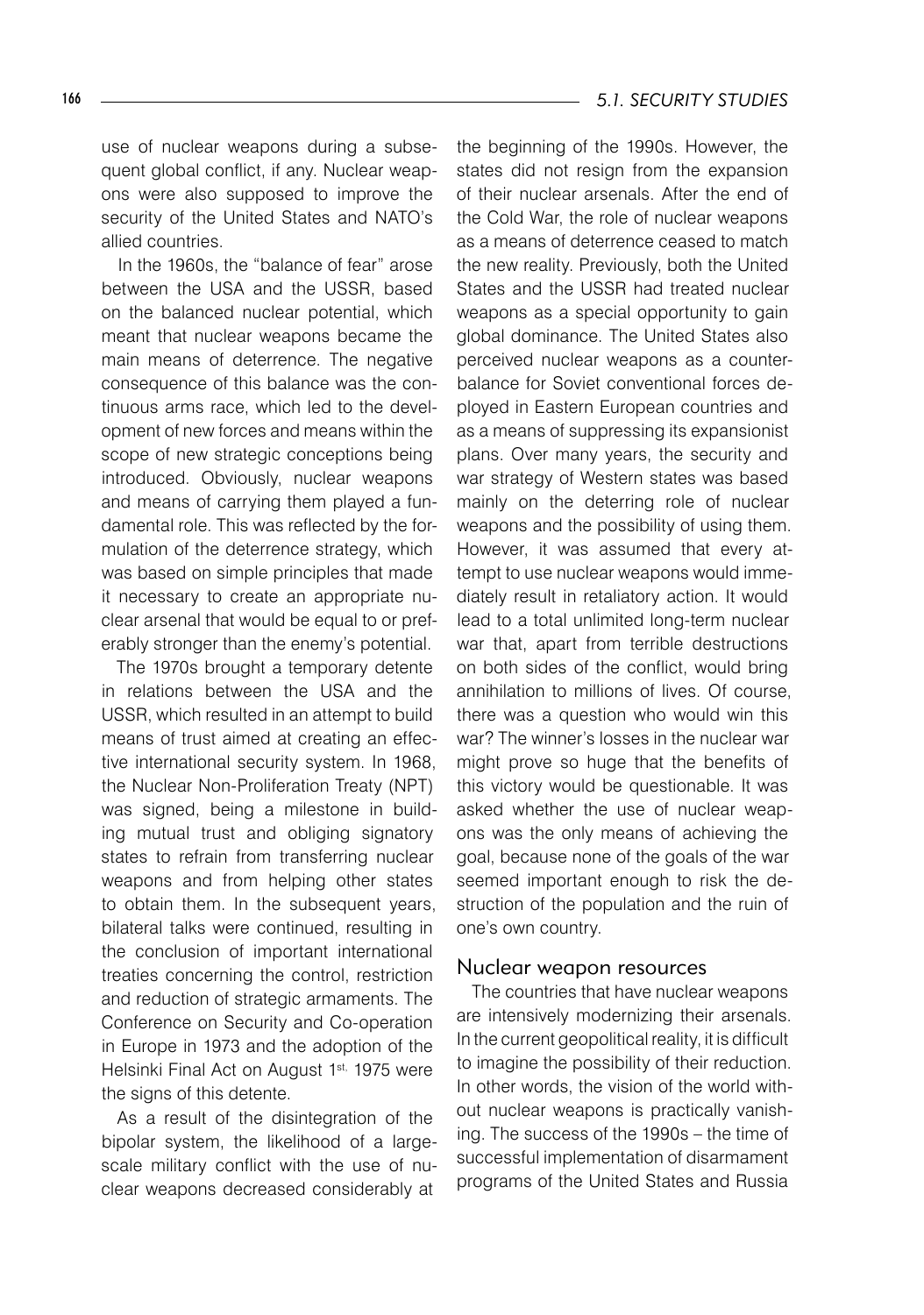that led to the reduction of the number of strategic warheads (Start I and II<sup>13</sup>) and the tactical reduction of nuclear weapons in Europe – is unlikely to occur again. These actions encompassed also French and British nuclear potentials. After the collapse of the Soviet Union, Ukraine, Belarus and Kazakhstan voluntarily resigned from the possession of nuclear weapons. South Africa's nuclear program came to an end, too, and the nuclear potential was liquidated.

We can assume that the successful disarmament gave a significant impulse to American and Russian leaders to formulate political declarations on the possibility of withdrawing nuclear weapons completely as a thing of the past – a sort of relic left after the Cold War period that did not match the contemporary geopolitical reality. Successful disarmaments took place in Europe. On the other hand, a nuclear arms race began in the Far East in 1998. In 2003, North Korea withdrew from the nuclear non-proliferation treaty. At the same time, Iran continued its work on nuclear weapons, too. This made it difficult to work on global disarmament. The United States was not blameless, either – in 2001, it unilaterally withdrew from the treaty on the limitation of antiballistic systems. During this politically difficult time, a vision of the world without nuclear weapons appeared. It was presented by Barack Obama first in Berlin in July 2008, and then in Prague in April 2009 during the celebration of the 60<sup>th</sup> anniversary of NATO. It is estimated that these plans were one of the main reasons for which Barack Obama, already as President of the USA, received a Peace Nobel Prize. This changed his negotiating position and helped finalize talks concerning

the New Start treaty concluded with Russia in Prague in April 2010. The treaty limited the number of strategic nuclear warheads to 1,550 on each side. That was generally the end of successful disarmament actions. The negotiations concerning the reduction of tactical missiles were not even undertaken. The main reason was the lack of interest on the part of Russia. In spite of Russia's reserved reaction to further nuclear disarmament, the United States independently withdrew Tomahawk missiles armed with nuclear warheads from service, thus depriving its navy of tactical nuclear weapons. The President of the United States unilaterally announced the further reduction of the number of strategic warheads to 1,000- -1,100 by 2023. These plans were confirmed in the Nuclear Weapons Employment Strategy prepared in 2013. What has been left of it? Not much. All states having nuclear weapons at their disposal invest in their modernization and the modernization of means of their delivery. None of the nuclear powers, excluding the United States, is announcing the reduction of these weapons.

The advanced plans of the expansion of the United States' nuclear potential encompass the air force in the first place. A new LRS-B (Long Range Strategic Bomber) is going to be put into service around 2024; in further years, it will successively replace B-52H and B-1B models. Altogether, the introduction of around 80-100 aircrafts is planned14 . The new machines can optionally be unmanned. This may stir a discussion on the possibility of arming unmanned aircraft with nuclear weapons. The Americans are also conducting studies on a new category of ballistic missiles. The new missiles would enter into service in stationary and

<sup>13</sup> Strategic Arms Reduction Treaty (START II) – the second treaty on the reduction of strategic arms (the first one was START I concluded on 31<sup>st</sup> July 1991), signed in Moscow on 3rd January 1993 by the President of the United States of America George Bush and the President of Russia Boris Yeltsin.

<sup>14</sup> The Secretary of the Air Force of the USA Deborah Lee James officially announced the full name of the new strategic bomber being developed under the Long Range Strike-Bomber (LRS-B) programme, after: Northrop Grumman B-21 Raider, http://www. nowastrategia.org.pl, access: 21/03/2018.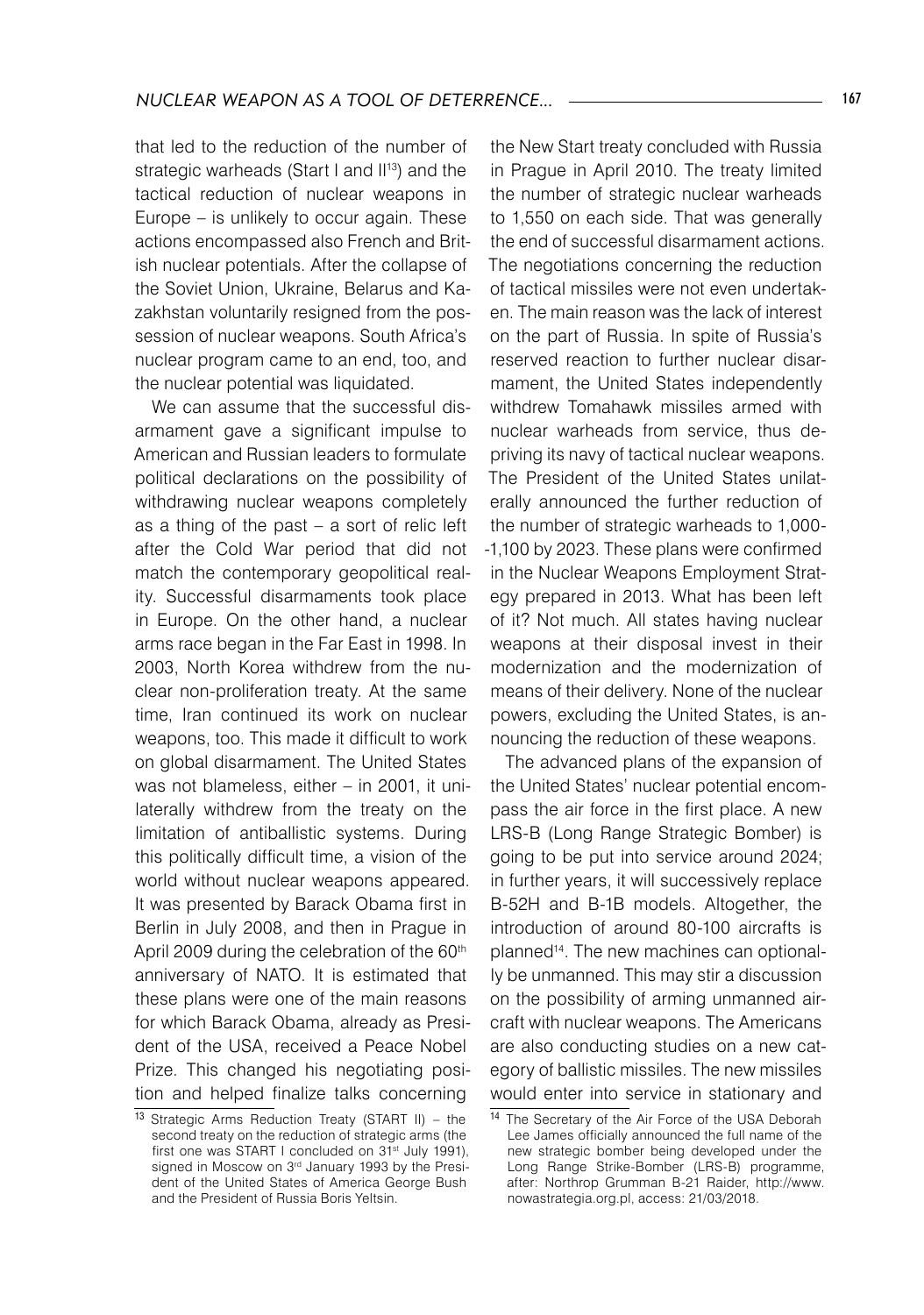mobile versions (intended, among others, for submarines) at the end of the third decade. The plans include also the expansion of ballistic missile defense, because the existing system is not capable of resisting an all-out nuclear attack, which the American government openly admits.

The United States' nuclear disarmament policy is confronted with growing nuclear weapon expenses in China and, primarily, the Russian Federation, whose armament budget is approaching 14% of the GNP. In this situation, the USA is not likely to make another disarmament step. According to the arrangements of the New Start treaty, the United States will reduce its potential to the assumed level of 1,550 warheads by 2018. The experts say that, as a consequence of this, the United States has lost their advantage in the number of strategic nuclear warheads being held for the first time in many years. Russia's arsenal has been a few times bigger than the American one for a long time. The American arsenal consists mainly of B-61 nuclear aircraft missiles modernized to the standard of a precision missile. Thus, the United States focuses on quality rather than quantity. Fifth-generation combat aircrafts (F-35) designed with the use of stealth technology are being prepared for the role of carrier vehicles; it is assumed that they would be ready to carry out nuclear strikes around 2024. The modernized B-61 missiles will also probably be made available to the European members of NATO under the Nuclear Sharing program.

Intensive armaments are also carried on by the Russian Federation, which plans to restore the production of Tu-160 strategic bombers in a new version; it has also started work on a new PAK-DA bomber that will be equipped with cruise missiles with hypersonic propulsion. The modernization of missile forces is in progress. New RS-24

Jars and RS-26 Rubezh systems are being entered into service. At the same time, work is continued on a new heavy RS-28 Sarmat missile weighing over 100 tons. The new missile that will enter into service in the third decade of the 21<sup>st</sup> century will be capable of carrying up to 15 warheads and flying over the South Pole, thus making it possible to attack the USA from the direction at which it does not have elaborate missile defense systems at its disposal<sup>15</sup>. After 2030, the Russian Navy is planning to enter into service fifth-generation submarines armed with RSM-26 Bulava missiles (the marine version of Topol-M missiles).

Russia does not neglect tactical nuclear weapons, either. It does not even hesitate to violate the INF Treaty of 1987 on the Elimination of Intermediate-Range and Shorter-Range Missiles<sup>16</sup>. Russia does this by deploying Kalibr-NK cruise missiles in the Kaliningrad region and the Caspian Sea region with a reach exceeding even 2,500 km and Iskander-K missiles with a R-500 cruise missile with a range of around 2,000 km. Apart from Kalibr-NK missiles capable of carrying nuclear weapons that were used during the Syrian War, the Russian Navy is also working on P-900 Alfa anti-ship missiles. The container version of these missiles that can be deployed, e.g., on civil ships is being tested. If these plans are confirmed, that would be a real curiosity. At that moment, it seems that we should begin to wonder whether Russian tactical nuclear weapons are merely a scarecrow or a real threat to NATO?

Similar plans are being made by the People's Republic of China, which has the world's third nuclear arsenal at its disposal. The only difference is that the mod-

<sup>15</sup> After: http://www.altair.com.pl, access: 14/05/2015.

<sup>16</sup> The Russians broke the 1987 INF Treaty on the Elimination of Their Intermediate-Range and Shorter-Range Missiles by deploying cruise missiles with a range exceeding 500 km on its territory, after: http:// www.defence24.pl, access: 12/12/2017.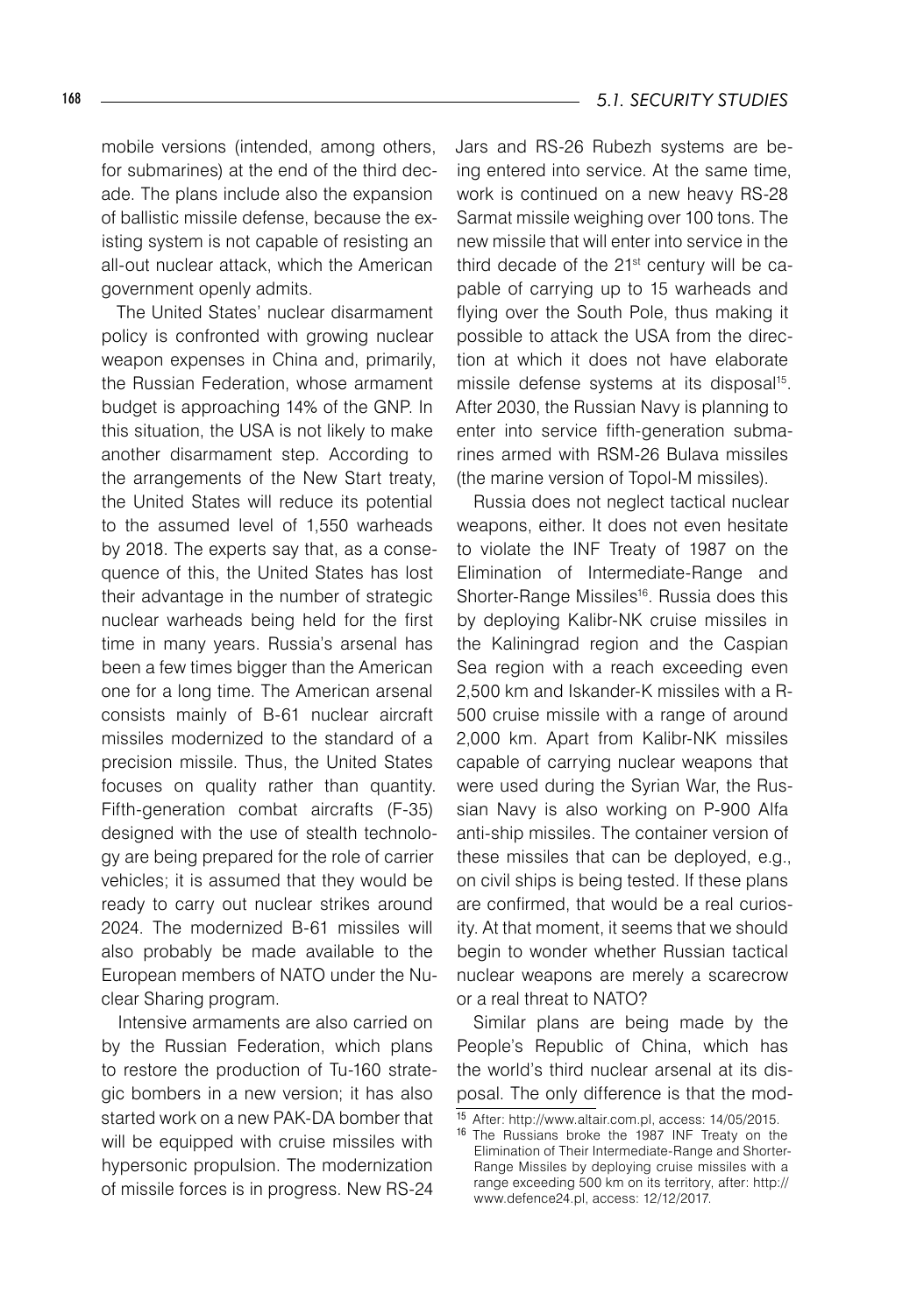ernization of China's nuclear potential is conducted in a more secret way. The most important Chinese development program is DF-41 ballistic missiles with a range of around 15,000 km. They are armed with a thermonuclear warhead with a power of 1 Mt or up to 10 MIRV (Multiple Independently Targetable Reentry Vehicle) warheads, or independently targetable warheads with an adjustable explosion power ranging from 20 to 250 kt. The Chinese air force plans to enter into service a new-generation Xian H-20 strategic bomber around 2025. According to unconfirmed available information, it can be an equivalent of the American B-2 vehicle. The navy is also being modernized; in the next few years, it plans to introduce second-generation ballistic missiles with a range up to 8,000 km capable of carrying a single nuclear warhead or 3-4 MIRV warheads. New submarines to be introduced will be equipped with eight missiles of this kind. China is also working on new-generation missiles for land troops. They are to be characterized by lower radar cross-section and a range of up to 4,000 km.

| No.          | <b>State</b>            | <b>First test</b> | <b>Deployed</b><br>warheads* | <b>Other</b><br>warheads** | <b>Total</b> |
|--------------|-------------------------|-------------------|------------------------------|----------------------------|--------------|
| 1.           | <b>USA</b>              | 1945              | 1800                         | 5000                       | 6800         |
| 2.           | Russian Federa-<br>tion | 1949              | 1950                         | 5050                       | 7000         |
| 3.           | United Kingdom          | 1952              | 120                          | 95                         | 215          |
| 4.           | France                  | 1960              | 280                          | 20                         | 300          |
| 5.           | China                   | 1964              |                              | 270                        | 270          |
| 6.           | India                   | 1974              |                              | 120-130                    | 120-130      |
| 7.           | Pakistan                | 1998              |                              | 130-140                    | 130-140      |
| 8.           | Israel                  |                   |                              | 80                         | 80           |
| 9.           | North Korea             | 2006              |                              | $10 - 20$                  | $10 - 20$    |
| <b>Total</b> |                         |                   | 4150                         | 10785                      | 14935        |

Table. Nuclear potential of various states around the world (as on July 2017)

\* Deployed warheads are those mounted on missiles or located in bases of operational forces.

\*\* Other warheads are those being stored, withdrawn or awaiting disassembly.

Source: Own work based on SIPRI Fact Sheet, Trends in world nuclear forces, 2017, after: https://www.sipri.org, access: 12/03/2018.

In a group of states having nuclear capacities, it is worth focusing on North Korea, which is working very intensively on intermediate-range and long-range ballistic missiles. The technology of construction of intermediate-range ballistic missile is probably based on missiles using the Soviet technology of the 1960s that are capable of hitting targets at a distance of up to 4,000 km.

According to the propaganda of Kim Dzong Un's regime, this country already has the missiles capable of hitting targets in the USA. This does not seem very probable, at least for the time being, but after the successful tests of Hawasong 15 missiles in 2017, this vision may soon prove quite real<sup>17</sup>. Can further nuclear powers arise? If North Korea can, others can do the same, too. Therefore, we can assume with full certainty that the group of nine existing nuclear powers will soon increase.

In 2015, the international community managed to conclude a nuclear treaty with Iran, which agreed to suspend its nuclear weapon construction program in return for

<sup>17</sup> After: portal https://www.tvn24.pl, access: 20/01/ 2018.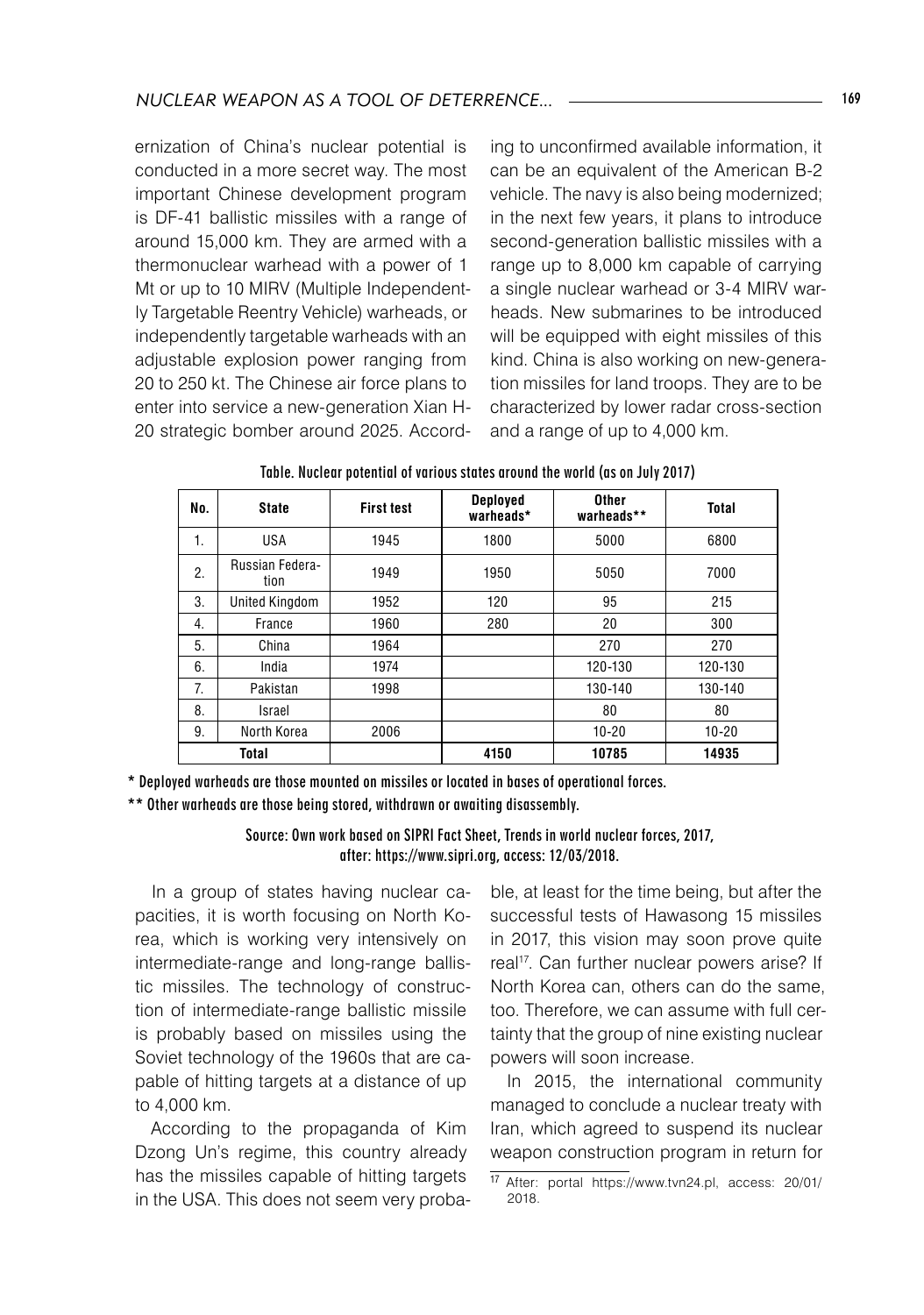#### 170 *5.1. SECURITY STUDIES*

the annulment of sanctions. For the time being, we do not see any other countries that would intend to develop nuclear technology at all costs. It must be noticed, however, that this is a consequence of political actions rather than technological barriers. For many countries, such as Germany, Japan, South Korea or Australia, building their own nuclear bomb is a question of maybe a few months, should they desire to have one. Therefore, the illusion of the world without nuclear weapons still remains an illusion (Nuclear forces – table).

# Conclusion

The performed analyses show that nuclear weapons have been and still are an important means of deterrence. The construction of the nuclear weapon revolutionized the rules and methods of warfare. Its use had an impact on the contents of doctrines and concepts of use of armed forces and ensured the continuous development of the structures and equipment of armed forces. Because of their destructive force, nuclear weapons play the main role in the deterrence policy and are the primary means of maintaining security. In the Cold War period, they were an important element of the strategy of the balance of powers of NATO and the Warsaw Pact, using the "doctrine of fear". The fear of the consequences of their comprehensive use ensured the stability of the bipolar system of powers for many decades. The signed treaties and disarmament agreements were a step forward aimed at increasing public security in the context of global challenges and preventing the proliferation of nuclear weapons. However, these actions were not fully effective, as politicians and experts realize more and more frequently today. There is no tendency to resign from nuclear weapons in the modern world. Quite the opposite – there are states that almost

dream of acquiring such weapons. In spite of ongoing negotiations on the subject of arms reduction, the biggest challenge for the modern world is still nuclear terrorism and the proliferation of mass destruction weapons, including nuclear weapons. Also, there is no significant difference in the doctrinal perception of nuclear weapons among "nuclear states", which suggests that nuclear weapons are an equally important element of security for the United States and for the Russian Federation.

# Bibliography

- Bierzanek R., Wojna a prawo międzynarodowe [War vs. international law], MON, Warszawa 1982.
- Bryła J., Rozwój i znaczenie reżimów międzynarodowych na przykładzie reżimu nieproliferacji broni jądrowej [The development and significance of international regimes on the example of the regime of non-proliferation of nuclear weapons], SCHOLAR, Warszawa 2006.
- Czulda R., Modernizacja bomb jądrowych B61 [Modernisation of B61 nuclear bombs], "Nowa Technika Wojskowa" 4/2014.
- Góralczyk W., Sawicki S., Prawo międzynarodowe publiczne [Public international law], Lexis Nexis, Warszawa 2009.
- Hładij A., Modernizacja bomb jądrowych B61. Wzmocnienie NATO Nuclear Sharing [Modernisation of B61 nuclear bombs. Reinforcement of NATO Nuclear Sharing], http://www.defence24.pl/analiza\_modernizacja-bomb-jadrowychb61wzmocnienie-nato-nuclear-sharing
- Hładij A., NATO Nuclear Sharing sposób na wzmocnienie polskiego potencjału obronnego [NATO Nuclear Sharing – the way of reinforcing the Polish defence potential], http://www.defence24.pl/analiza\_ nato-nuclear-sharing-sposobna-wzmocnienie-polskiego-potencjalu-obronnego
- Independent website, www.independent. co.uk/us.
- Geopolityka website, Rosja gotowa do wojny nuklearnej. Putin straszy świat